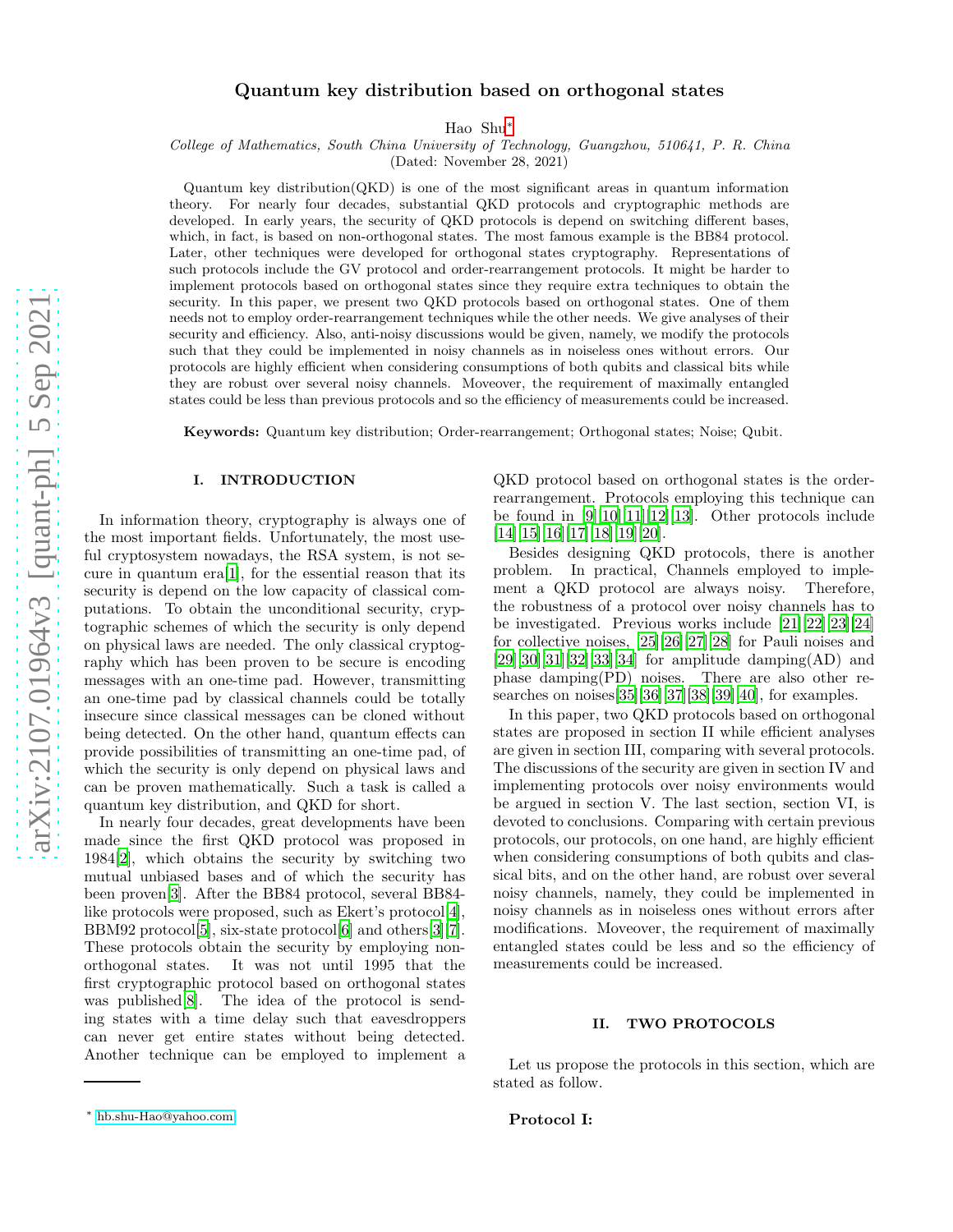Step 1: Alice and Bob agree to encode 00, 11, 01, 10 by states  $|00\rangle_{AB}, |11\rangle_{AB}, |\varphi\rangle_{AB} = \frac{1}{\sqrt{2}}$  $\frac{1}{2} |01 - 10\rangle_{AB}, |\varphi'\rangle_{AB} =$  $\frac{1}{\sqrt{2}}$  $\frac{1}{2}$ |01 + 10 $\rangle_{AB}$ , respectively, in  $C^2 \otimes C^2$ .

Step 2: To share a N-2-bit key string, Alice creates a string of 2N states chosen randomly in  $S =$  $\{|00\rangle_{AB}, |11\rangle_{AB}, |\varphi\rangle_{AB}, |\varphi'\rangle_{AB}\},$  which is only known by her.

**Step 3:** Alice creates  $\frac{N}{2}$  decoy states, all be  $|+\rangle$  =  $\frac{1}{\sqrt{2}}$  $\frac{1}{2}|0+1\rangle_B$  and inserts them in the states string in step 2 randomly. Now Alice has a states string with 2.5N states and she records the positions of decoy states by a 2.5Nbit string  $r = r_1 r_2, \ldots r_{2.5N}$ . In more details,  $r_i = 1$  if the i-th state is a decoy state and  $r_i = 0$ , otherwise.

Step 4: Alice sends the partita B of the states string to Bob.

Step 5: After receiving the particles, Bob publicly announces this fact.

Step 6: After Alice receives Bob's receipt, she sends the partita A of the states string to Bob together with the string r.

Step 7: Bob receives the states string and the string r. He then measures decoy states via basis  $\Big\{\ket{+}=\frac{1}{\sqrt{2}}$  $\frac{1}{2}|0+1\rangle, |-\rangle = \frac{1}{\sqrt{2}}$  $\frac{1}{2}|0+1\rangle$ , and other states via basis  $S = \{ |00\rangle_{AB}, |11\rangle_{AB}, |\varphi\rangle_{AB}, |\varphi'\rangle_{AB} \}.$ 

Step 8: Alice and Bob run the checking procedure as follow. Bob publishes all his outcomes on decoy states and the outcomes on half of other states (let us called them checking states) chosen randomly. Bob publishes his outcomes on checking states together with the positions of them. Alice verifies whether the checking states are agreed with what she created while Bob verifies whether the decoy states are  $|+\rangle$ . They calculate the error rates.

Step 9: If the error rates are acceptable on both decoy states and checking states, Alice and Bob agree a secret key by the outcomes of the remaining N states, which are neither decoy states nor checking states.

Step 10: Alice and Bob repeat the above procedure until they share a sufficiently long secret key and run error correcting or private amplified procedures if needed.

## Protocol II:

Step 1: Alice and Bob agree to encode  $00, 11, 01, 10$  by states  $|00\rangle_{AB}, |11\rangle_{AB}, |\varphi\rangle_{AB} = \frac{1}{\sqrt{2}}$  $\frac{1}{2} |01 - 10\rangle_{AB}, |\varphi'\rangle_{AB} =$  $\frac{1}{\sqrt{2}}$  $\frac{1}{2}$ |01 + 10 $\rangle_{AB}$ , respectively, in  $C^2 \otimes C^2$ .

Step 2: To share a N-2-bit key string, Alice creates a string of 2N states chosen randomly in  $S =$  $\{ |00\rangle_{AB}, |11\rangle_{AB}, |\varphi\rangle_{AB}, |\varphi'\rangle_{AB} \}$  which is only known by her.

Step 3: Alice divides the 2N states into N blocks such that each block includes two adjacent states. Alice chooses a random N-bit string  $s = s_1, s_2, ..., s_N$  and exchanges the order of the B partita of the first state and the A partita of the second state in the i-th block if  $s_i = 1$ .

Step 4: Alice sends all partite of the states string to Bob.

Step 5: After receiving the particles, Bob publicly announces this fact.

Step 6: After Alice receives Bob's receipt, she sends the string s to Bob.

Step 7: Now, Bob has the states string and the string s. He then reorders the states by information of the string s, recovering them and then measures via basis S.

Step 8: Alice and Bob run a checking procedure as follow. Bob publishes the positions and outcomes on half of states (let us called them checking states) chosen randomly. Alice verifies whether the checking states are agreed with what she created and calculates the error rate.

Step 9: If the error rate is acceptable, Alice and Bob agree a secret key by the outcomes of the remaining N states, which are not employed as checking states.

Step 10: Alice and Bob repeat the above procedure until they share a sufficiently long secret key and run error correcting or private amplified procedures if needed.

# III. ANALYSES OF THE PROTOCOLS

Before providing the security proof, let us give analyses of the protocols.

#### A. Efficiency

In protocol I, to generate a N-2-bit key string, Alice and Bob consume 2N states in  $C^2 \otimes C^2$  and  $\frac{N}{2}$  single qubit states. Totally, they consume 4.5N qubits. And on the other hand, Alice and Bob consume 2.5N classical bits for publishing the string r, 2N classical bits for publishing the positions of checking states and 2N classical bits for publishing the measurement outcomes of N checking states. In more details, for example, Bob sends a string  $b = b_1b_2, ..., b_{2N}$  to Alice with  $b_i = 0$  represents that the i-th state is not a checking state, and  $b_i = 1$ , otherwise. And for the N checking states, Bob sends a string  $c = c_1 c_2, ..., c_N$  to Alice with  $c_j = 0, 1, 2, 3$  represents that the measurement outcome of the j-th state is  $|00\rangle, |11\rangle, |\varphi\rangle, |\varphi'\rangle$ , respectively. Of course, they have to consume another three classical bits including Bob declares his receipt in step 5, Alice and Bob publish whether their errors checking procedures are passed. The total classical bits needed (for classical communications) in such a protocol are nearly 6.5N. Equivalently, they consume nearly 2.25N qubits and 3.25N classical bits for a N-bit key string.

In protocol II, to generate a N-2-bit key string, Alice and Bob consume 2N states in  $C^2 \otimes C^2$ . Totally, they consume 4N qubits. And on the other hand, Alice and Bob consume N classical bits for publishing the string s, 2N classical bits for publishing the positions of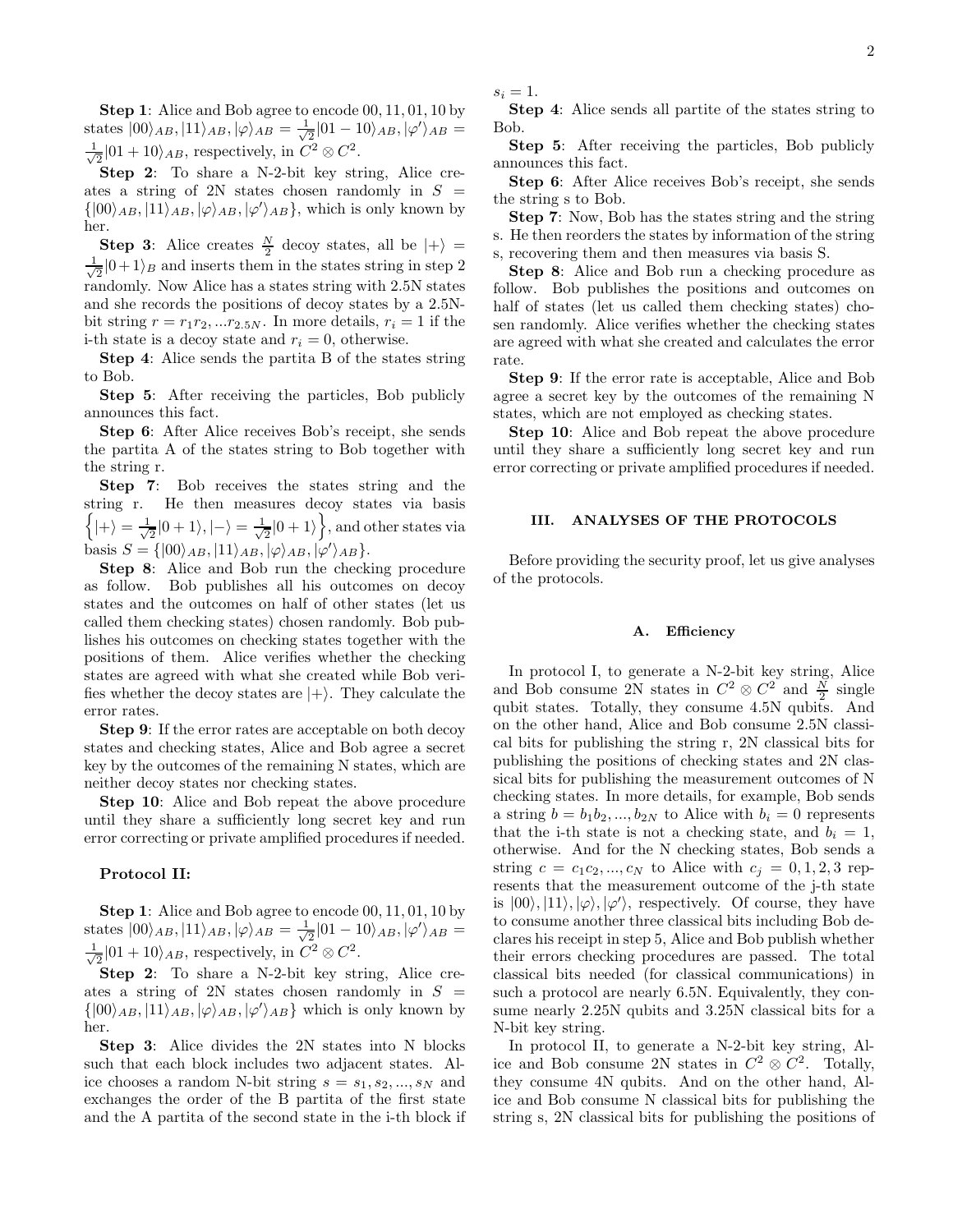checking states and 2N classical bits for publishing the outcomes of N checking states. In more details, for example, Bob sends a string  $d = d_1 d_2, ..., d_{2N}$  to Alice with  $d_i = 0$  represents that the i-th state is not a checking state, and  $d_i = 1$ , otherwise. And for the N checking states, Bob sends a string  $e = e_1e_2, ..., e_N$  to Alice with  $e_i = 0, 1, 2, 3$  represents that the outcome of the j-th state is  $|00\rangle, |11\rangle, |\varphi\rangle, |\varphi'\rangle$ , respectively. Of course, they have to consume another two classical bits including Bob declares his receipt in step 5, Alice publishes whether the errors checking procedure is passed. The total classical bits (for classical communications) needed in such a protocol are nearly 5N. Equivalently, they consume nearly 2N qubits and 2.5N classical bits for a N-bit key string.

### B. Comparing with previous protocols

Note that in the ordinary BB84 protocol[\[2\]](#page-7-1), to agree a N-bit key string, Alice and Bob have to consume 4N qubits, 4N classical bits for Bob informs Alice which bases he chose to measure, 4N classical bits for Alice informs Bob which states are discarded, 2N classical bits for Alice informs Bob which states are checking states and N classical bits for Alice informs Bob the outcomes on checking states. Totally, they consume nearly 4N qubits and 11N classical bits.

In the modified BB84 protocol[\[3\]](#page-7-2) with a Hadamard gate, it consumes 2N qubits and 2N classical bits for publishing operations on states and 2N classical bits for publishing positions of checking states and another N classical bits for publishing the outcomes on checking states. Totally, it consumes 2N qubits and nearly 5N classical bits for a N-bit key string.

In previous protocols based on order-rearrangement of orthogonal states[\[9\]](#page-8-1)[\[10\]](#page-8-2)[\[11\]](#page-8-3)[\[12\]](#page-8-4)[\[13\]](#page-8-5), the consumptions of qubits and classical bits are not less than protocol II above. For example, in [\[9\]](#page-8-1), the consumption of states is equal to protocol II but has to employ more entangled states and a full Bell measurement, of which the efficiency is low, in experimental. Protocol II needs not to measure a full set of Bell states, which might be more efficient when implementing. And on the other hand, the previous protocol requires a four-state rearrangement in four cases while protocol II only requires a two-state rearrangement in two cases, which could be more realistic.

In addition, our protocols could be more robust over noisy channels than previous ones. For example, the BB84 protocol and the previous order-rearrangement protocol might not be implemented over collective dephasing(CD) noisy channels while our protocols above can immune CD noises. The discussion of noises would be given in section V.

# IV. SECURITY

Let us focus on the security of the protocols. Assume that there is an eavesdropper, says Eye, who wants to steal the secret key of Alice and Bob. We would assume that Alice and Bob hold authenticated classical channels which might not be private, and quantum channels without any further assumption. Namely, Eve might eavesdrop the classical communications but with no abilities to forge messages or pretend to be one of the legitimated parties, while she can do anything under physical laws in quantum channels. The security is guaranteed in the sense that Eve can not get enough information on the secret key or she would create errors which are detectable by the checking procedure. We also assume that Eve provides a collective attack, namely, Eve attacks each state Alice sent by the same method.

For Eve, she has three kinds of attacks. She might intercept a state sent by Alice and implement one of the three actions. Firstly, she might add auxiliary partite (her partite) then do a transformation and resend the state to Bob (let us call this a purified attack). Secondly, she might take the state herself and send another state created by her to Bob, instead (let us call this a substituted attack). Thirdly, she might measure the state and resend it to Bob (let us call this a measure-resend attack). Let us also assume that in protocol I, Eve can implement different attacks in step 4 and step 6.

#### A. purified attack

Let us analyse purified attacks firstly. For such attacks, the decoy states in the protocol I (step 3) can be aborted, and so the efficiency can be increased.

#### 1. Eve purifies via single qubits

If Eve purifies states sent by Alice via single qubits, the security of the protocols (both protocol I and protocol II) can correspond to previous protocols, such as [\[17\]](#page-8-9) or [\[9\]](#page-8-1). For example, if Eve purifies states sent by Alice via basis  $\{|j\rangle |j=0,1\},\$ which would change states  $|00\rangle, |11\rangle, |\varphi\rangle, |\varphi'\rangle$  into  $|00\rangle_{AB}|00\rangle_{EE'}, |11\rangle_{AB}|11\rangle_{EE'}, |\varphi_p\rangle_{ABEE'} = \frac{1}{\sqrt{2}}$  $\frac{1}{2}|0101 1010\rangle_{ABEE'}, |\varphi'_p\rangle_{ABEE'} = \frac{1}{\sqrt{2}}$  $\frac{1}{2}$ |0101 + 1010 $\rangle_{ABEE'}$ , respectively, where E and E' are partite of Eve. However, Alice and Bob can detect Eve on checking states  $|\varphi\rangle$  or  $|\varphi'\rangle$ . In more details,  $|\varphi_p\rangle_{ABEE'} = \frac{1}{\sqrt{2}}$  $\frac{1}{2}|0101 1010\rangle_{ABEE'} = \frac{1}{\sqrt{2}}$  $\frac{1}{2}(|\varphi\rangle|\varphi'\rangle + |\varphi'\rangle|\varphi\rangle)_{ABEE'}$ . When Bob measures the state via basis S on partite A and B, he will get an outcome  $|\varphi\rangle$  or  $|\varphi'\rangle$  with equal probabilities. The calculation of  $|\varphi'\rangle$  is essentially same. The error rate created by Eve and detectable by Alice and Bob is now  $\frac{1}{4}$ , for Alice and Bob choose an entangled state for checking with a probability  $\frac{1}{2}$  and get an error outcome with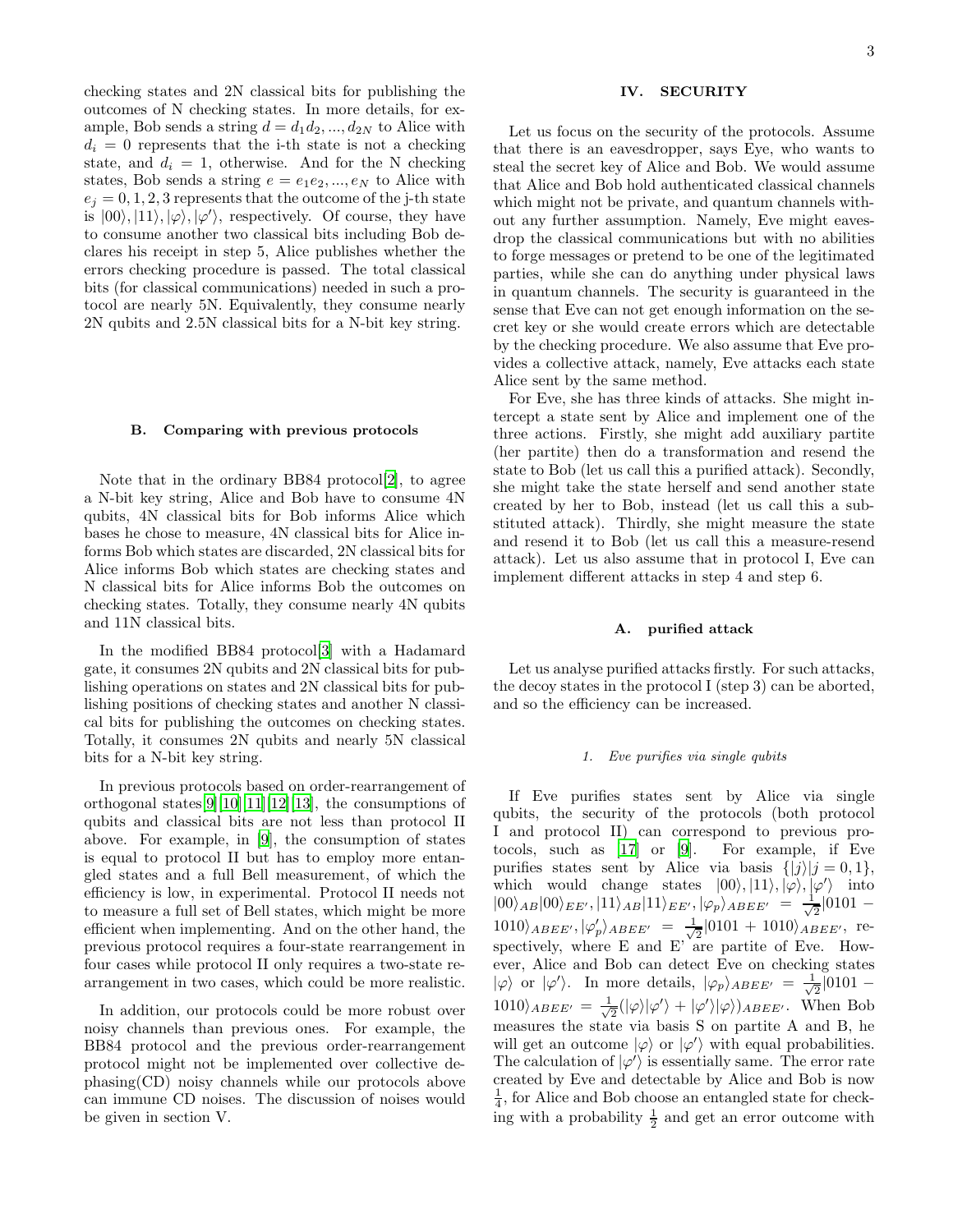a probability  $\frac{1}{2}$ , if so.

If Eve purifies states via other bases, the arguments are similar. We note that if so, errors could occur on all checking states. For example, Eve purifies states via basis  $\Big\{ |+\rangle = \frac{1}{\sqrt{2}}$  $\frac{1}{2}|0+1\rangle, |-\rangle = \frac{1}{\sqrt{2}}$  $\frac{1}{2}|0+1\rangle$ , then an error occurs with a probability  $\frac{1}{2}$  for each checking state and so the error rate is  $\frac{1}{2}$ .

## 2. Eve purifies via two-qubit states

Now assume that Eve attacks by purifying states via S. This attack is not suitable for protocol I since in protocol I, Eve can only obtain one partita of states in the same time, if she tries to employ such an attack. Let us analyse for protocol II.

Since Alice changes the order of two partite of two states, Eve guesses the right order with a probability  $\frac{1}{2}$ . If she guesses the order wrong, she will purify the states wrong and create errors and can be detected with probabilities. In more details, let a block of two states be  $|b\rangle_{xy} = |x\rangle_{12}|y\rangle_{34}$ , where  $|x\rangle$  and  $|y\rangle$  are states in S. If Eve guesses the order of states wrong, she will purify states via S on partite 1, 3, and partite 2, 4, respectively.  $|b\rangle_{xy}$  can be one of

$$
b_{\varphi\varphi} = |\varphi\rangle_{12}|\varphi\rangle_{34}, b_{\varphi'\varphi'} = |\varphi'\rangle_{12}|\varphi'\rangle_{34}, b_{00} = |00\rangle_{12}|00\rangle_{34}, b_{11} = |11\rangle_{12}|11\rangle_{34}, \n b_{\varphi\varphi'} = |\varphi\rangle_{12}|\varphi'\rangle_{34}, b_{\varphi'\varphi} = |\varphi'\rangle_{12}|\varphi\rangle_{34}, b_{\varphi0} = |\varphi\rangle_{12}|00\rangle_{34}, b_{0\varphi} = |00\rangle_{12}|\varphi\rangle_{34}, \n b_{\varphi'0} = |\varphi'\rangle_{12}|00\rangle_{34}, b_{0\varphi'} = |00\rangle_{12}|\varphi'\rangle_{34}, b_{\varphi1} = |\varphi\rangle_{12}|11\rangle_{34}, b_{1\varphi} = |11\rangle_{12}|\varphi\rangle_{34}, \n b_{\varphi'1} = |\varphi'\rangle_{12}|11\rangle_{34}, b_{1\varphi'} = |11\rangle_{12}|\varphi'\rangle_{34}, b_{01} = |00\rangle_{12}|11\rangle_{34}, b_{10} = |11\rangle_{12}|00\rangle_{34}.
$$
\n
$$
(1)
$$

with equal probabilities. Let us calculate the error rate for each case. Assume that  $|b\rangle_{xy}$  becomes  $|b\rangle_{xyp}$ 

after being purified via S on partite 1, 3 and partite 2, 4, respectively. And let Eve's partite be  $E_1, E_2, E_3, E_4$ .

$$
b_{\varphi'\varphi'} = |\varphi'\rangle_{12} |\varphi'\rangle_{34} = \frac{1}{2} |0101 + 0110 + 1001 + 1010\rangle_{1234} = \frac{1}{2} |0011 + 0110 + 1001 + 1100\rangle_{1324}
$$
  
\n
$$
= \frac{1}{2} |0011 + \varphi'\varphi' - \varphi\varphi + 1100\rangle_{1324}.
$$
  
\n
$$
b_{\varphi'\varphi'p} = \frac{1}{2} |00110011 + \varphi'\varphi'\varphi'\varphi' - \varphi\varphi\varphi\varphi + 11001100\rangle_{1324E_1E_2E_3E_4}
$$
  
\n
$$
= \frac{1}{4} (|0011\rangle|\varphi'\varphi' - \varphi\varphi\rangle + |1100\rangle|\varphi'\varphi' - \varphi\varphi\rangle + |\varphi\varphi\rangle|0011 + 1100 - \varphi'\varphi' - \varphi\varphi\rangle
$$
  
\n
$$
+ |\varphi'\varphi'\rangle|0011 + 1100 + \varphi'\varphi' + \varphi\varphi\rangle + |\varphi\varphi'\rangle|0011 - 1100\rangle + |\varphi'\varphi\rangle|0011 - 1100\rangle)_{1234E_1E_2E_3E_4}.
$$
  
\n(2)

The probability of getting the correct outcome by measuring via S on partite 1, 2 is  $\frac{3}{10}$  and so the error rate is  $\frac{7}{10}$ . Similarly, error rates for  $b_{\varphi \varphi p}$ ,  $b_{\varphi \varphi' p}$  and  $b_{\varphi' \varphi p}$  are all  $rac{7}{10}$ .

$$
b_{\varphi 0} = |\varphi\rangle_{12}|00\rangle_{34} = \frac{1}{\sqrt{2}}|0100 - 1000\rangle_{1234} = \frac{1}{\sqrt{2}}|0010 - 1000\rangle_{1324} = \frac{1}{2}|00\varphi' - 00\varphi - \varphi'00 + \varphi 00\rangle_{1324}.
$$
  
\n
$$
b_{\varphi 0p} = \frac{1}{2}|00\varphi'00\varphi' - 00\varphi 00\varphi - \varphi'00\varphi'00 + \varphi 00\varphi 00\rangle_{1324E_1E_2E_3E_4}
$$
  
\n
$$
= \frac{1}{4}(|00\rangle|\varphi + \varphi'\rangle|00\rangle|\varphi' - \varphi\rangle - |00\rangle|\varphi' - \varphi\rangle|\varphi' - \varphi\rangle|00\rangle
$$
  
\n
$$
+ |\varphi\rangle|00\rangle|00\varphi' + 00\varphi + \varphi'00 + \varphi 00\rangle
$$
  
\n
$$
+ |\varphi'\rangle|00\rangle|00\varphi' + 00\varphi - \varphi'00 - \varphi 00\rangle)_{1234E_1E_2E_3E_4}.
$$
  
\n(3)

The probability of getting the correct outcome (that is

 $\frac{1}{4}$  and so the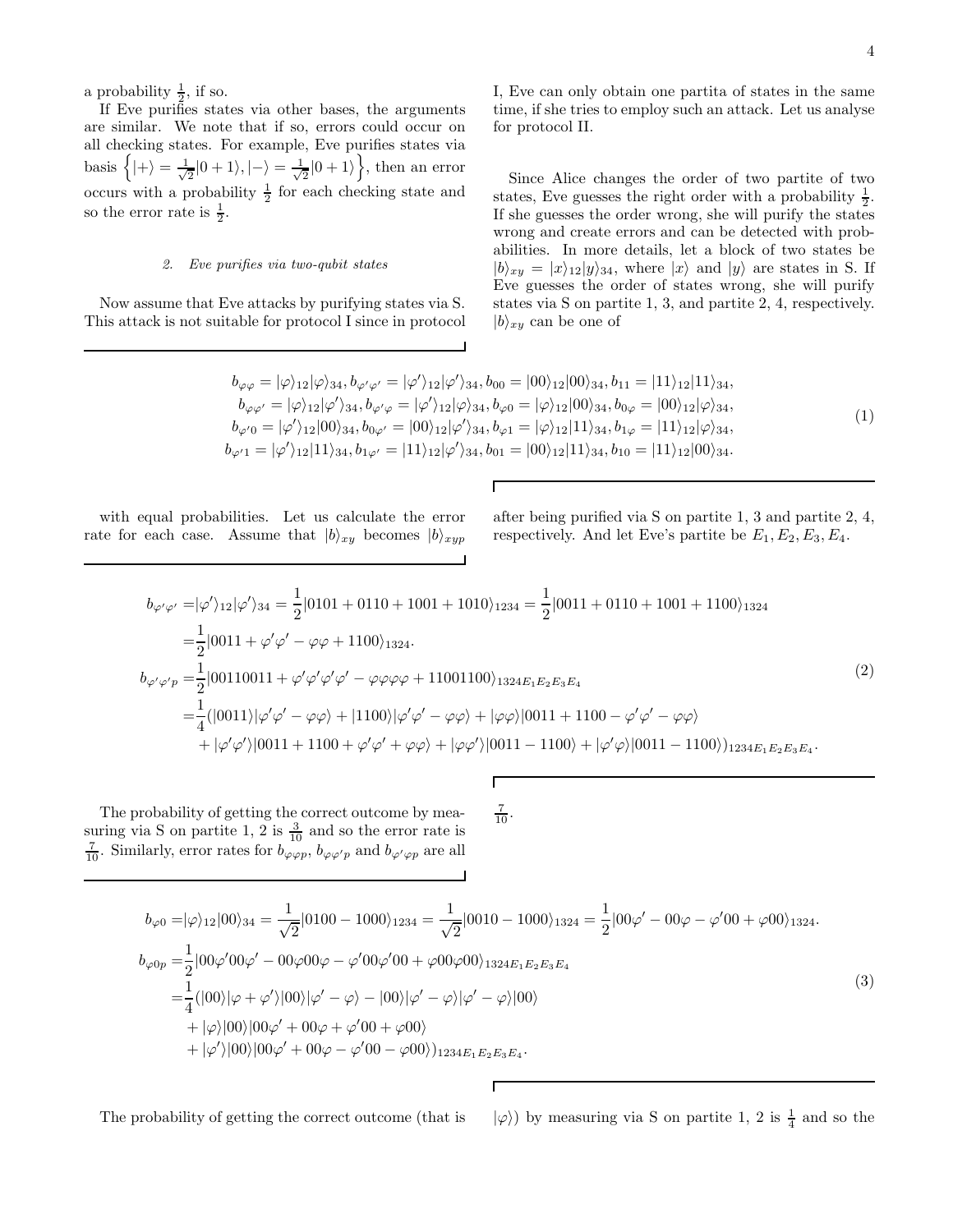error rate is  $\frac{3}{4}$ . Similarly, error rates for  $b_{\varphi'(0p)}$ ,  $b_{\varphi'(1p)}$  and  $b_{\varphi 1p}$  are all  $\frac{3}{4}$ . And on the other hand, the probability

of getting the correct outcome by measuring via S on partite 3, 4 (that is  $|00\rangle$ ) is  $\frac{1}{2}$  and so the error rate is  $\frac{1}{2}$ . Similarly, error rates for  $b_{0p\varphi'}$ ,  $b_{1p\varphi'}$  and  $b_{1p\varphi}$  are all  $\frac{1}{2}$ .

$$
b_{01} = |00\rangle_{12}|11\rangle_{34} = |0011\rangle_{1234} = |0101\rangle_{1324} = \frac{1}{2}|\varphi\varphi + \varphi\varphi' + \varphi'\varphi + \varphi'\varphi'\rangle_{1324}.
$$
  
\n
$$
b_{01p} = \frac{1}{2}|\varphi\varphi\varphi\varphi + \varphi\varphi'\varphi\varphi' + \varphi'\varphi\varphi'\varphi' + \varphi'\varphi'\varphi'\rangle_{1324E_1E_2E_3E_4}
$$
  
\n
$$
= \frac{1}{4}(|0011\rangle|\varphi + \varphi'\rangle|\varphi + \varphi'\rangle + |1100\rangle|\varphi' - \varphi\rangle|\varphi' - \varphi\rangle
$$
  
\n
$$
+ |\varphi\rangle|\varphi\varphi\varphi - \varphi\varphi'\varphi' - \varphi'\varphi'\varphi + \varphi'\varphi\varphi'\rangle_{1234E_1E_2E_3E_4}.
$$
  
\n(4)

The probability of getting the correct outcome (that is  $|00\rangle$ ) by measuring via S on partite 1, 2 is  $\frac{1}{4}$  and so the error rate is  $\frac{3}{4}$ . Similarly, the error rate for  $b_{10p}$  is  $\frac{3}{4}$ .

$$
b_{00} = |00\rangle_{12}|00\rangle_{34} = |0000\rangle_{1234} = |0000\rangle_{1324}.
$$
  
\n
$$
b_{00p} = |00000000\rangle_{1324E_1E_2E_3E_4} = |00000000\rangle_{1234E_1E_2E_3E_4}.
$$
\n(5)

Г

The probability of getting the correct outcome (that is  $|00\rangle$ ) by measuring via S on partite 1, 2 is 1 and so the error rate is 0. Similarly, the error rate for  $b_{11p}$  is 0.

Now, the average error rate for Eve guesses the order wrong is  $\frac{1}{16}$  ( $4 \times \frac{7}{10}$  +  $4 \times \frac{1}{2}$  +  $4 \times \frac{3}{4}$  +  $2 \times \frac{1}{2}$  +  $2 \times 0$ ) =  $\frac{93}{160}$  and so the whole error rate is  $\frac{93}{320}$  which is larger than  $\frac{1}{4}$ , the error rate of attacking the BB84 protocol by purification.

#### B. Substituted attack

Let us focus on substituted attacks. Step 3 of protocol I is not needed in such case and so the efficiency or security can be increased. Eve might take a state sent by Alice herself, measuring it or keeping it until she obtains more information. However, Alice and Bob will not continue the procedure until Bob receives a state. Thus, Eve has to send another state to Bob, instead. Eve could get enough information after stealing the A partita in protocol I or after Alice publishes the order string s in protocol II. She can measure the state via basis S and know exactly what Alice sent. But Bob can detect the attack, for the reason Eve might substitute a product state by an entangled state or substitute an entangled state by a product state. In both cases, Bob's measurement outcome could be incorrect.

In more details, in protocol I, if Eve steals the B partita of the state and sends one partita of her state, instead. Since, at this time, Eve is not able to discriminate whether the state is separated or entangled, she can not send a state to Bob and transform it into the state she

needs after stealing the A partita, since local transformations (local unitary operations) of a state can not generate or break entanglement. For example, assume that Eve sends a partita of a product state, says the partita  $E_1$  of  $|0\rangle_{E_1}|0\rangle_{E_2}$  to Bob and keeps the state sent by Alice in step 4. If after stealing the partita A of the state and finding that the state is entangled, for example, be  $|\varphi\rangle$ , she can not prevent her being detectable. For now, no matter what state she sends to Bob, Bob will get a product state and there is at least with a probability  $\frac{1}{2}$  he will obtain an error outcome when measuring via basis S. The same argument is suitable if Eve sends a maximally entangled state, instead. In such case, if she finds that Alice sent a product state, she can do nothing to decrease the error rate of Bob less than  $\frac{1}{2}$ . Hence, the error rate is not less than  $\frac{1}{4}$ , for Eve wrongly guesses the state sent by Alice is entangled or separated and then Bob's measurement outcome is incorrect, if so.

These arguments are also held for protocol II. Since Eve can not know the order of the states before sending her states to Bob, she might send a product state instead of an entangled state or conversely. If so, the error rate of Bob's checking procedure will not less than  $\frac{1}{2}$  and the whole error rate will not less than  $\frac{1}{4}$ .

It is worth remarking that protocol I without step 3 can not employ the four Bell states instead of S. The four Bell states can be transformed into each other via local transformations. For this reason, Eve can steal the partita B of states sent by Alice and send a partita of maximally entangled states of her in step 4. Then she can send the other partita with transformations depending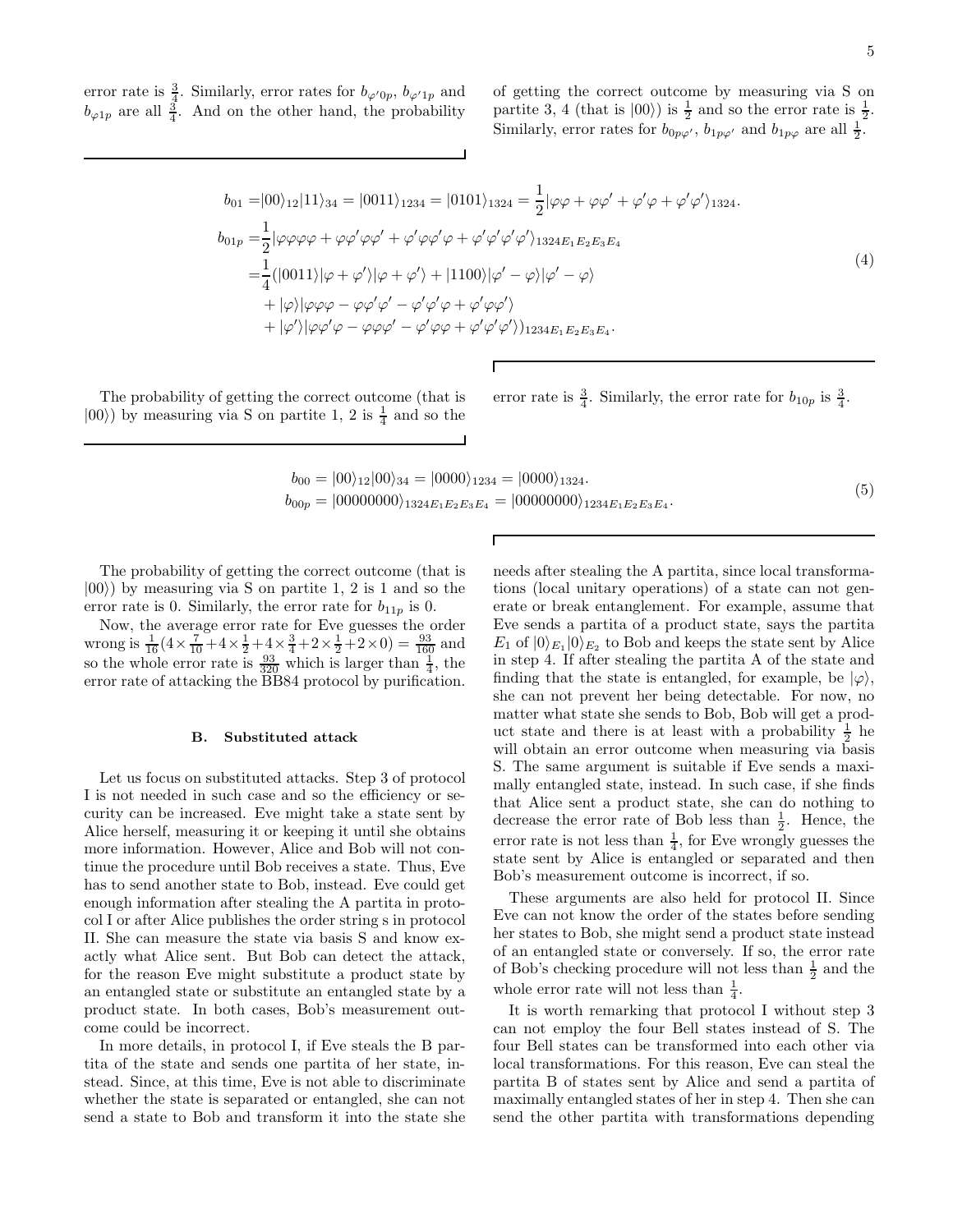on outcomes of her Bell measurements after stealing the partita A.

#### C. Measure-resend attack

The security analyses for such attacks are similar to above. If Eve measures via single qubits and resends the states to Bob, then Bob will receive product states. Thus, Bob can detect Eve by the outcomes of entangled states sent by Alice. The probability would be at less  $\frac{1}{4}$  for half of checking states be entangled and with a probability  $\frac{1}{2}$  being incorrect for those states. To against such an attack, step 3 of protocol I is not needed, similar to above.

Eve might choose to measure via two-qubit states. Such an attack can only happen in protocol II, since Eve can never obtain both partite of states in protocol I when employing a measure-resend attack only. In protocol II, since Eve can not know the orders of states until she finishes her measurement and resends states to Bob, she might change correlations of states. For example, let Eve measure states sent by Alice via basis S, the only basis for Eve might gather the secret key without increasing errors. If she guesses the order incorrect, she will measure partite 1, 3 and partite 2, 4, respectively. If partite 1, 2 are entangled, after Eve's interaction, they become separated. Hence, the probability for Bob obtains an error for such a state is at least  $\frac{1}{2}$ . If the partite are separated, without loss generality, the state be  $|00\rangle$ , there are three cases including Alice sends  $|00\rangle_{12}|00\rangle_{34}$ ,  $|00\rangle_{12}|11\rangle_{34}$  or  $|00\rangle_{12}|\varphi\rangle_{34}$ . Eve will not provide any error in the first case while Eve provides an error with a probability  $\frac{1}{2}$  in the second and  $\frac{3}{4}$  in the third. The arrange error rate is not less than  $\frac{1}{4}$ .

#### D. Two stages attack

Two stages attacks only suitable for protocol I, since in protocol II, Alice sends states to Bob in only one stage. Let us assume that Eve attacks protocol I with different strategies, in step 4 and step 6, when Alice sends different partite to Bob. If Eve employs a substituted attack in step 4, she might substitute product states instead of entangled states or substitute entangled states instead of product states, which would increase error rates as in substituted attacks only. If Eve employs measure-resend attacks in step 4, she might break entanglement of states, and errors would be occurred as in measure-resend attacks only.

The only case left is that Eve purifies states in step 4, and measures states in step 6. For example, Eve might purify states via basis  $\{|j\rangle |j = 0, 1\}$  in step 4, twice. The states become  $|0000\rangle_{ABEE'}$ ,  $|1111\rangle_{ABEE'}$ ,  $|\varphi^p\rangle = \frac{1}{\sqrt{2}}$  $\frac{1}{2} |0111 - 1000\rangle_{ABEE'} = \frac{1}{\sqrt{2}}$  $\frac{1}{2}|\varphi\varphi'-\varphi'\varphi\rangle_{AEBE'},$  $|\varphi'^p\rangle = \frac{1}{\sqrt{2}}$  $\frac{1}{2} |0111 + 1000\rangle_{ABEE'} = \frac{1}{\sqrt{2}}$  $\frac{1}{2}|\varphi'\varphi'-\varphi\varphi\rangle_{AEBE'}$ 

after Eve operates bit-flip gates on the partita E', respectively and corresponding to  $|00\rangle_{AB}, |11\rangle_{AB}, |\varphi\rangle_{AB}, |\varphi\rangle$ After Eve steals the partita A, she measures the partita AE via basis S. If, for a state, the outcome is  $|00\rangle$  or  $|11\rangle$ , she knows the state is  $|00\rangle$  or  $|11\rangle$ , respectively and she sends the partita E' to Bob. If the outcome is  $|\varphi'\rangle$ , she operates nothing and sends the partita E' to Bob while if the outcome is  $|\varphi\rangle$ , she operates the phase-flip gate on the partita E' and sends the partita E' to Bob. Here, the attack is undetectable without step 3 and Eve obtains all information on product states. That is why Alice employs step 3, the decoy states. With these states, Eve's purified attack above can be detected. On such an attack, when Bob measures decoy states via basis  $\{|+\rangle, |-\rangle\}$ , outcomes are incorrect with half of the probability. That is the error rate of decoy states is  $\frac{1}{2}$ , which can be employed to detect Eve.

## V. IMPLEMENT PROTOCOLS OVER NOISY **CHANNELS**

We shall give discussions of implementing the protocols over noisy channels including collective dephasing(CD) noises, collective rotation (CR) noises, Pauli noises, amplitude damping(AD) and phase damping(PD) noises and mixtures of them. Instead of discussing fidelities or estimating noises of the channels, we modify the protocols such that they could be implemented in noisy channels as in noiseless ones without errors.

### A. Collective dephasing (CD)

Collective dephasing noises assume that the whole protocol is implemented in a same-time cycle and so the noise affect each qubit equivalently via  $\begin{bmatrix} 1 & 0 \\ 0 & 0 \end{bmatrix}$  $\begin{bmatrix} 1 & 0 \\ 0 & e^{i\phi} \end{bmatrix}$  under the computational basis, where  $\phi$  is the parameter depending on the noise. Previous results for such noises include [\[21](#page-8-13)][\[22\]](#page-8-14)[\[23](#page-8-15)][\[24\]](#page-8-16)[\[40\]](#page-8-32).

For such noises, we shall modify protocol I, step 3, substituting decoy states  $|+\rangle$  by  $|\varphi\rangle$ , and protocol I step 7, measuring via S on decoy states, instead. Protocol II needs not to be modified. Now, Protocol I and protocol II completely immune such noises, since all states in the protocols are changed nothing but global phases when affecting by the noises. The consumption of states in protocol I now becomes 2.5N qubits for a N-bit key string while the consumption of states in protocol II remains unchanged.

## B. Collective rotation (CR)

Collective rotation noises assume that the whole protocol is implemented in a same-time cycle and so the noise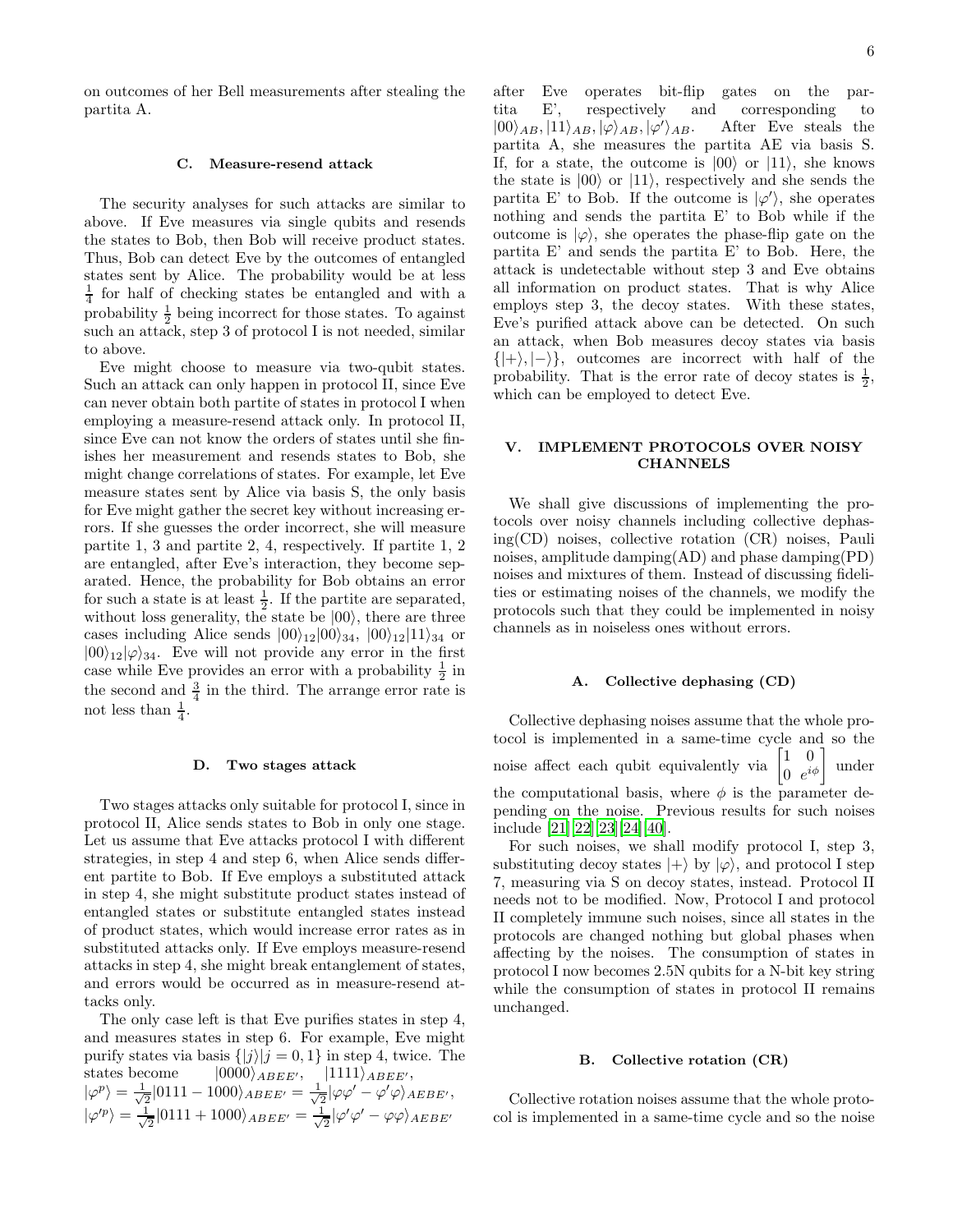affect each qubit equivalently via  $\begin{bmatrix} cos\theta & sin\theta \\ sin\theta & -cos\theta \end{bmatrix}$  under the computational basis, where  $\theta$  is the parameter depending on the noise and evolving upon time. Previous results for such noises include [\[21](#page-8-13)][\[22\]](#page-8-14)[\[23](#page-8-15)][\[24\]](#page-8-16)[\[40](#page-8-32)].

We shall modify protocol I and II both. Firstly, we substitute S by  $S' = \left\{ |\varphi\rangle_{AB}, |\varphi''\rangle_{AB} = \frac{1}{\sqrt{2}} \right\}$  $\frac{1}{2} |00 + 11\rangle_{AB}$ in both protocol I and protocol II. Then in protocol I, decoy states in step 3 are substituted by  $|\varphi\rangle_B$ . And in step 7, Bob measures via S', instead. The reason for employing S' instead of S is that states in S' are are not changed when affecting by CR while states in S might not. The consumption of states now becomes 5N qubits for protocol I and 4N qubits for protocol II for a N-bit key string.

# C. Pauli noises

Pauli noises act on each qubit via Pauli operators,  $I = \begin{bmatrix} 1 & 0 \\ 0 & 1 \end{bmatrix}, Z = \begin{bmatrix} 1 & 0 \\ 0 & -1 \end{bmatrix}$  $0 -1$  $\begin{bmatrix} 0 & 1 \\ 1 & 0 \end{bmatrix}$ , ZX= $\begin{bmatrix} 0 & 1 \\ -1 & 0 \end{bmatrix}$ . under the computational basis, with probabilities  $p_I$ ,  $p_Z$ ,  $p_X$ ,  $p_{ZX}$ , summing to 1. Previous works include  $[25][26][27][28][40].$  $[25][26][27][28][40].$  $[25][26][27][28][40].$  $[25][26][27][28][40].$  $[25][26][27][28][40].$  $[25][26][27][28][40].$  $[25][26][27][28][40].$  $[25][26][27][28][40].$ 

#### 1. One Pauli channel

In one Pauli channels, states suffer two of the four Pauli operators with one of which is I.

Let us assume that states suffer I with a probability p and Z with a probability 1-p.

As for protocol I, to deal with the noise, Alice prefers to send states assisted with auxiliary partite. She sends two partite together and assumes that they suffer the same effects. In more details, Alice employs states

$$
|00 + \rangle_{ABA'B'}, \qquad |11 + \rangle_{ABA'B'},
$$
  
\n
$$
|\varphi + \rangle_{ABA'B'} = \frac{1}{\sqrt{2}}|(01 - 10) + \rangle_{ABA'B'},
$$
  
\n
$$
|\varphi' + \rangle_{ABA'B'} = \frac{1}{\sqrt{2}}|(01 + 10) + \rangle_{ABA'B'},
$$

instead of  $|00\rangle_{AB}$ ,  $|11\rangle_{AB}$ ,  $|\varphi\rangle_{AB}$ ,  $|\varphi'\rangle_{AB}$ , respectively. Alice always sends partite A, A' together and B, B' together and assumes that partite A, A' always suffer the same effects while partite B, B' always suffer the same effects. The same method and assumption are also applied for decoy states in step 3, that is, Alice employs  $|++\rangle_{BB'}$ as decoy states. After Bob receives states (step 4 and step 6), he measures partite A', and B', respectively, via basis  $\{|+\rangle, |-\rangle\}$ . If the outcomes are  $|+\rangle$ , he does nothing, while he transforms the partita A or B via the Pauli operator Z if the outcome is  $\vert -\rangle$  on the partita A' or B', respectively, and then continues the procedure (step 7). Hence, the auxiliary partite are employed for detecting whether states are influenced by Z and if so, Bob corrects them via Z.

As for protocol II, Alice does nothing but always sends a block of four qubits together and assumes that they suf-

fer the same effects. Now all states are changed nothing but global phases, which affect nothing.

These arguments are also suitable for states suffering I with a probability p and X with a probability 1-p. Alice and Bob only need to employ  $|+\rangle$ ,  $|-\rangle$  instead of  $|0\rangle$ ,  $|1\rangle$ , that is Alice provides  $H = \begin{bmatrix} 1 & 1 \\ 1 & 1 \end{bmatrix}$  $1 -1$  on all partite of states she creates and Bob operates H on all partite he obtains before measuring. And for states suffering I with a probability p and ZX with a probability 1-p, they provide operator  $H' = \begin{bmatrix} 1 & 1 \\ 1 & 1 \end{bmatrix}$  $i - i$ instead of H.

### 2. Two Pauli channel

In two Pauli channels,  $p_I$ ,  $p_Z$ ,  $p_X$ ,  $p_{ZX}$  might all be non-zero, and so the final states might be completely mixed. We follow the above method to deal with such noises.

For protocol I, Alice employs states

$$
|00 + +00\rangle_{ABA'B'A''B''}
$$
,  $|11 + +00\rangle_{ABA'B'A''B''}$ ,  $|\varphi + +00\rangle_{ABA'B'A''B''} = \frac{1}{\sqrt{2}}|(01-10) + +00\rangle_{ABA'B'A''B''}$ ,  $|\varphi' + +00\rangle_{ABA'B'A''B''} = \frac{1}{\sqrt{2}}|(01+10) + +00\rangle_{ABA'B'A''B''}$  instead of  $|00\rangle_{AB}, |11\rangle_{AB}, |\varphi\rangle_{AB}, |\varphi'\rangle_{AB}$ , respectively, and decoy states become  $| + +0\rangle_{BB'B''}$ , instead of  $| + \rangle_B$ . Alice always sends partite A, A', A'' together and B, B', B'' together to assume that partite A, A', A'' always suffer the same effects while partite B, B', B'' always suffer the same effects. After Bob receives states (step 4 and step 6), he measures partite A', A'' and B', B'', respectively, via basis  $\{| + \rangle, | - \rangle\}$  for A', B' and basis  $\{|0\rangle, |1\rangle\}$  for A'', B''. If the outcomes on A', A'' are  $| + \rangle$  and  $|0\rangle$ , he does nothing, while he transforms the partita A via the operator Z, X, or XZ if the outcomes are  $| - \rangle$  and  $|0\rangle$ ,  $| + \rangle$  and  $|1\rangle$ , or  $| - \rangle$  and  $|1\rangle$  on A' and A'', respectively. The same manipulations are also applied for partite B, B' and B''. Then he continues the procedure (step 7). Hence, the auxiliary partite are employed for detecting whether states are influenced by Z, X, ZZ, and if so, Bob corrects them via Z, X, XZ, respectively.

As for protocol II, Alice only needs to employ exactly one auxiliary partita for each block while qubits of the auxiliary partita are always be  $|0\rangle$ . Bob operates X on the corresponding ordinary state when getting the outcome  $|1\rangle$  by measuring via basis  $\{|0\rangle, |1\rangle\}$  on the auxiliary partita of a state while he does nothing, otherwise. This is because that operator Z affects nothing for protocol II and so they only need to confirm whether operator X is applied, that is whether states are affected by X or ZX. Other procedures are similar to above.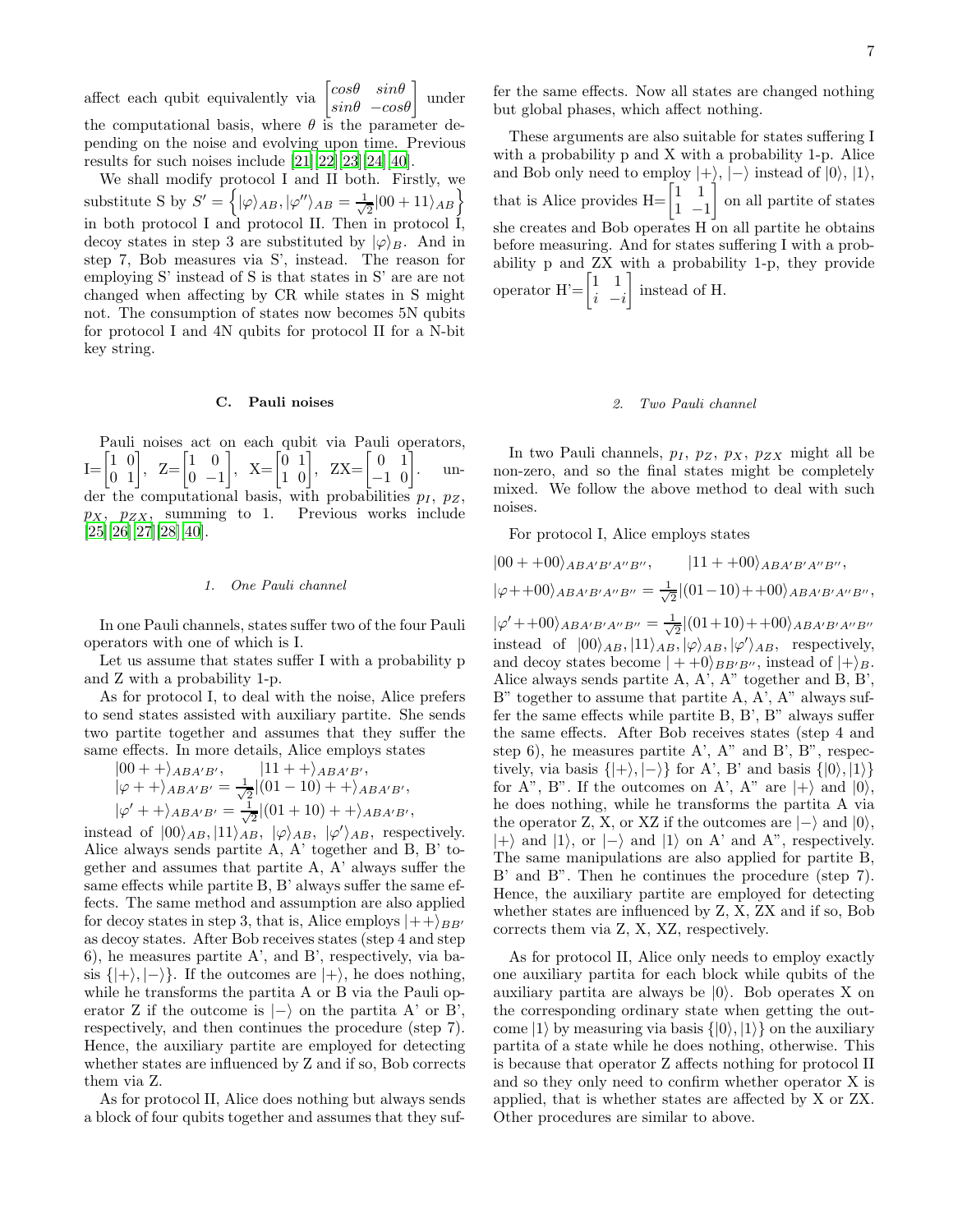# D. Phase damping (PD) and Amplitude damping (AD)

Phase damping noises have kraus operators  $E_0 = \begin{bmatrix} \sqrt{1-p} & 0 \\ 0 & E_1 \end{bmatrix} E_1 = \begin{bmatrix} \sqrt{p} & 0 \\ 0 & E_2 \end{bmatrix} E_2 = \begin{bmatrix} 0 & 0 \\ 0 & 0 \end{bmatrix}$  where  $\int_{1}^{p} \sqrt{1-p}$  $\left[\begin{array}{cc} E_1 \end{array}\right]=\left[\begin{array}{cc} \sqrt{p} & 0 \ 0 & 0 \end{array}\right]\ E_2\ =\left[\begin{array}{cc} 0 & 0 \ 0 & \sqrt{p} \end{array}\right]$  $0 \sqrt{p}$ where p is the error rate, representing that a state sent by the channel has a probability 1-p remains unchanged and a probability p suffers errors.

ſ Amplitude damping noises have kraus operators  $E_0 =$ 1 0 0  $\sqrt{1-p}$  $E_1 = \begin{bmatrix} 0 & \sqrt{p} \\ 0 & 0 \end{bmatrix}$ , representing that a state sent by the channel has a probability 1-p suffers  $E_0$ and a probability p suffers  $E_1$ . Previous works include [\[29\]](#page-8-21)[\[30](#page-8-22)][\[31\]](#page-8-23)[\[32](#page-8-24)][\[33\]](#page-8-25)[\[34](#page-8-26)][\[40\]](#page-8-32).

For such noises, Alice can employ states

 $|0101\rangle_{AA'BB'}$ ,  $|1010\rangle_{AA'BB'}$ ,  $|\psi\rangle_{AA'BB'} = \frac{1}{\sqrt{2}}$  $\frac{1}{2} |0110 - 1001\rangle_{AA'BB'},$  $|\psi'\rangle_{AA'BB'}=\frac{1}{\sqrt{2}}$  $\frac{1}{2} |0110+1001\rangle_{AA'BB'}$ 

instead of  $|00\rangle_{AB}$ ,  $|11\rangle_{AB}$ ,  $|\varphi\rangle_{AB}$ ,  $|\varphi'\rangle_{AB}$ , respectively, and decoy states  $|\varphi'\rangle_{BB'}$  instead of  $|+\rangle_B$ . That is, Alice employs an auxiliary partita for each partita, setting ordinary states of auxiliary partite be  $|1\rangle$ , then provides C-NOT gates on auxiliary partite. Alice always sends partite A and A', partite B and B' together to assume that partite A and A' always suffer the same effects of noises and so do partite B and B'. For Bob, after receiving states, he firstly discards states with partite lost. The states left are those not affected by noises. Bob then provides C-NOT gates on those states then continuous step 7. The above arguments are suitable for both protocol I and protocol II.

#### E. Mixture of noises

To deal with mixtures of noises, one might employ a combination of the above strategies[\[40\]](#page-8-32) or consider a technique called decoherence-free subspace[\[41\]](#page-8-33)[\[42\]](#page-9-0)[\[43](#page-9-1)][\[44\]](#page-9-2)[\[45](#page-9-3)][\[46\]](#page-9-4)[\[47\]](#page-9-5)[\[48\]](#page-9-6). Decoherencefree states are invariant under collective noises and our arguments for AD and PD noises shall also be applied. However, there is a unique decoherence-free state in a

two-qubit system which can not be employed for coding. For a four-qubit system,  $C^4 \otimes C^4$ , decoherence-free subspace is of 2-dimensional. Thus, coding might be applied in such a system with orthogonal states.

### VI. CONCLUSION

In this paper, we presented two quantum key distribution protocols based on orthogonal states. Protocol I consumes more but needs not to employ an orderrearrangement technique while protocol II consumes less with an order-rearrangement technique. Both protocols employ the same set of coding states, of which half are maximally entangled and the other half are separated. We demonstrated the advantages of the protocols, comparing with certain previous protocols and we provided security proofs for them. Arguments of implementing the protocols over noisy channels were also proposed.

Our protocols, on one hand, are highly efficient. In protocol II, all states are employed for key states except those for checking, which are always assumed to be half of the states like in the BB84 protocol, while in protocol I, another 12.5 percents of states are employed for decoy states but needs not to employ order-rearrangement techniques. Our protocols need not to employ a full Bell measurement which might be lowly efficient. The states we employ are half maximally entangled and half separated. On the other hand, our protocols can be modified for noisy environments and more robust comparing with several previous protocols. For example, collective daphasing noises affect nothing in protocol II while protocol I only needs to be modified a bit to against such noises.

As for the remaining problems. Implementing such protocols over other noisy channels is considerable. Another direction could be experimental realizations of the protocols. We also mention that another obstacle in implementing such protocols, including the two protocols, other order-rearrangement protocols or even the BB84 protocol with a Haramard gate, is that one needs to employ a quantum memory. Therefore, investigations on the quantum memories might be significant.

- <span id="page-7-0"></span>[1] P. Shor, Algorithms for quantum computation: discrete logarithms and factoring, In Proceedings of 35th Annual Symposium on the Foundations of Computer Science, IEEE Computer Society Press, Los Alamitos, CA , 124 (1994).
- <span id="page-7-1"></span>[2] C. H. Bennett and G. Brassard, Quantum cryptography: Public key distribution and coin tossing, in *Proc of IEEE* International Conference on Computers (1984).
- <span id="page-7-2"></span>[3] P. W. Shor and J. Preskill, Simple proof of security of the bb84 quantum key distribution protocol, Physical Review Letters 85, 441 (2000).
- <span id="page-7-3"></span>[4] A. K. Ekert, Quantum cryptography based on bell's theorem, Physical Review Letters 67, 661 (1991).
- <span id="page-7-4"></span>[5] C. Bennett, G. Brassard, and N. Mermin, Quantum cryptography without bell's theorem, In Proceedings of 35th Annual Symposium on the Foundations of Computer Science, IEEE Computer Society Press, Los Alamitos, CA , 124 (1994).
- <span id="page-7-5"></span>[6] D. Bruss, Optimal eavesdropping in quantum cryptography with six states, Physical Review Letters 81 (1998).
- <span id="page-7-6"></span>[7] N. J. Cerf, M. Bourennane, A. Karlsson, and N. Gisin, Security of quantum key distribution using d-level sys-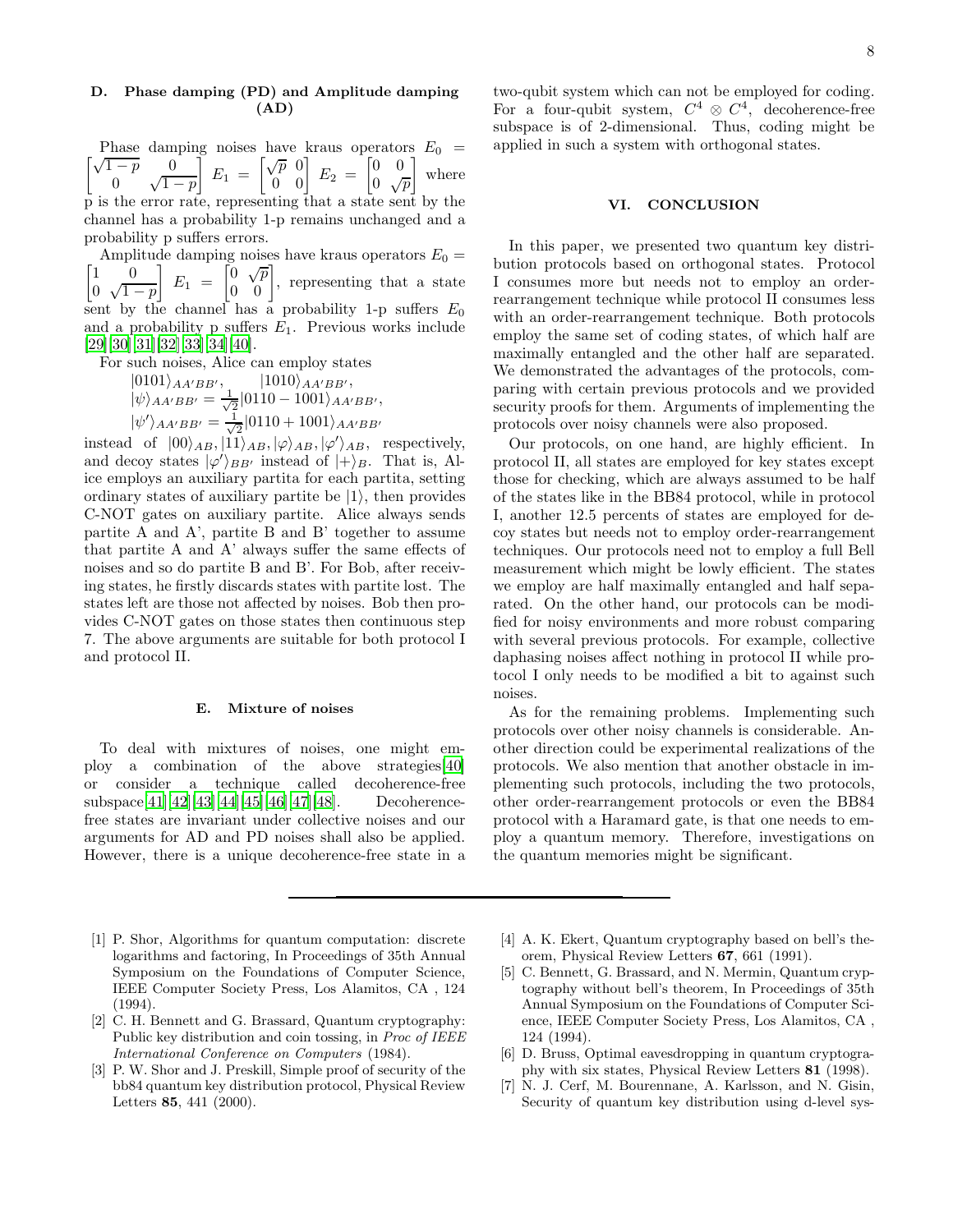tems, Physical Review Letters 88, 127902 (2002).

- <span id="page-8-0"></span>[8] L. Goldenberg and L. Vaidman, Quantum cryptography based on orthogonal states, [Physical Review Letters](https://doi.org/10.1103/physrevlett.75.1239) 75, 1239–1243 (1995).
- <span id="page-8-1"></span>[9] F.-G. Deng and G. L. Long, Controlled order rearrangement encryption for quantum key distribution, Physical Review A 68, [10.1103/physreva.68.042315](https://doi.org/10.1103/physreva.68.042315) (2003).
- <span id="page-8-2"></span>[10] C. Shukla, N. Alam, and A. Pathak, Protocols of quantum key agreement solely<br>using bell states and bell measurement, bell states and bell measurement, [Quantum Information Processing](https://doi.org/10.1007/s11128-014-0784-0) 13, 2391–2405 (2014).
- <span id="page-8-3"></span>[11] A. D. Zhu, Y. Xia, Q. B. Fan, and S. Zhang, Secure direct communication based on secret transmitting order of particles, Physical Review A 73, 457 (2006).
- <span id="page-8-4"></span>[12] P. Yadav, R. Srikanth, and A. Pathak, Two-step orthogonal-state-based protocol of quantum secure direct communication with the help of order-rearrangement technique, [Quantum Information Processing](https://doi.org/10.1007/s11128-014-0825-8) 13, 2731–2743 (2014).
- <span id="page-8-5"></span>[13] C. Shukla, A. Pathak, and R. Srikanth, Beyond the goldenberg-vaidman protocol: Secure and efficient quantum communication using arbitrary, orthogonal, multiparticle quantum states, International Journal of Quantum Information 10, 1241009 (2013).
- <span id="page-8-6"></span>[14] G.-P. Guo, C.-F. Li, B.-S. Shi, J. Li, and G.- C. Guo, Quantum key distribution scheme with orthogonal product states, Physical Review A 64, [10.1103/physreva.64.042301](https://doi.org/10.1103/physreva.64.042301) (2001).
- <span id="page-8-7"></span>[15] S. Aravinda, A. Banerjee, A. Pathak, and R. Srikanth, Orthogonal-state-based cryptography in quantum mechanics and local post-quantum theories, [International Journal of Quantum Information](https://doi.org/10.1142/s0219749915600205) 12, 1560020
- <span id="page-8-8"></span>[16] G. P. He, Quantum key distribution based on orthogonal states allows secure quantum bit commitment,
- <span id="page-8-9"></span>[17] C. Shukla, A. Banerjee, A. Pathak, and R. Srikanth, Secure quantum communication with orthogonal states, International Journal of Quantum Information 14, 1640021  $(2016).$
- <span id="page-8-10"></span>[18] T. G. Noh, Counterfactual quantum cryptography, Physical Review Letters 103, 230501 (2009).
- <span id="page-8-11"></span>[19] A. Avella, G. Brida, I. P. Degiovanni, M. Genovese, M. Gramegna, and P. Traina, Experimental quantumcryptography scheme based on orthogonal states, Physical Review A 82, [10.1103/physreva.82.062309](https://doi.org/10.1103/physreva.82.062309) (2010).
- <span id="page-8-12"></span>[20] H. Akshata Shenoy, R. Srikanth, and T. Srinivas, Semi-counterfactual cryptography, [EPL \(Europhysics Letters\)](https://doi.org/10.1209/0295-5075/103/60008) 103, 60008 (2013).
- <span id="page-8-13"></span>[21] X. H. Li, B. K. Zhao, Y. B. Sheng, F. G. Deng, and H. Y. Zhou, Fault tolerant quantum key distribution based on quantum dense coding with collective noise, International Journal of Quantum Information 7, (2009).
- <span id="page-8-14"></span>[22] X.-H. Li, F.-G. Deng, and H.-Y. Zhou, Efficient quantum key distribution over a collective noise channel, Physical Review A 78, [10.1103/physreva.78.022321](https://doi.org/10.1103/physreva.78.022321) (2008).
- <span id="page-8-15"></span>[23] Y.-B. Sheng and F.-G. Deng, Efficient quantum entanglement distribution over an arbitrary collective-noise channel, Physical Review A 81, [10.1103/physreva.81.042332](https://doi.org/10.1103/physreva.81.042332) (2010).
- <span id="page-8-33"></span><span id="page-8-32"></span><span id="page-8-16"></span>[24] J. C. Boileau, D. Gottesman, R. Laflamme, D. Poulin, and R. W. Spekkens, Robust polarization-based quantum key distribution over a collective-noise channel, Physical Review Letters 92, [10.1103/physrevlett.92.017901](https://doi.org/10.1103/physrevlett.92.017901) (2004).
- <span id="page-8-17"></span>[25] G. Smith and J. A. Smolin, Degenerate quantum codes for pauli channels, Physical Review Letters 98, [10.1103/physrevlett.98.030501](https://doi.org/10.1103/physrevlett.98.030501) (2007).
- <span id="page-8-18"></span>[26] J. Fern and K. B. Whaley, Lower bounds on the nonzero capacity of pauli channels, Physical Review A 78, [10.1103/physreva.78.062335](https://doi.org/10.1103/physreva.78.062335) (2008).
- <span id="page-8-19"></span>[27] D. G. Fischer, H. Mack, M. A. Cirone, and M. Freyberger, Enhanced estimation of a noisy quantum channel using entanglement, Physical Review A 64, [10.1103/physreva.64.022309](https://doi.org/10.1103/physreva.64.022309) (2001).
- <span id="page-8-20"></span>[28] A. Chiuri, V. Rosati, G. Vallone, S. Pádua, H. Imai, S. Giacomini, C. Macchiavello, and P. Mataloni, Experimental realization of optimal noise estimation for a general pauli channel, Physical Review Letters 107, [10.1103/physrevlett.107.253602](https://doi.org/10.1103/physrevlett.107.253602) (2011).
- <span id="page-8-21"></span>[29] K. Thapliyal and A. Pathak, Applications of quantum cryptographic switch: various tasks related to controlled quantum communication can be performed using bell states and permutation of particles, [Quantum Information Processing](https://doi.org/10.1007/s11128-015-0987-z) 14, 2599–2616 (2015).
- <span id="page-8-22"></span>[30] V. Sharma, C. Shukla, S. Banerjee, and A. Pathak, Controlled bidirectional remote state preparation in noisy environment: a generalized view, [Quantum Information Processing](https://doi.org/10.1007/s11128-015-1038-5) 14, 3441–3464 (2015).
- <span id="page-8-23"></span>[31] S. Omkar, R. Srikanth, and S. Banerjee, Dissipative and non-dissipative singlequbit channels: dynamics and geometry, [Quantum Information Processing](https://doi.org/10.1007/s11128-013-0628-3) 12, 3725–3744 (2013).
- <span id="page-8-24"></span>[32] Q. A. Turchette, C. J. Myatt, B. E. King, C. A. Sackett, D. Kielpinski, W. M. Itano, C. Monroe, and D. J. Wineland, Decoherence and decay of motional quantum
- $(2014)$ tates of a trapped atom coupled to engineered reservoirs, Physical Review A 62, 53807.
- <span id="page-8-31"></span><span id="page-8-30"></span><span id="page-8-29"></span><span id="page-8-28"></span><span id="page-8-27"></span><span id="page-8-26"></span><span id="page-8-25"></span>[33] Y. S. Kim, J. C. Lee, O. Kwon, and Y. H. Kim, Protecting
- [Journal of Physics A: Mathematical and Theoretical](https://doi.org/10.1088/1751-8113/44/44/445305) 44, 445305 (20thh)glement from decoherence using weak measurement and quantum measurement reversal, Nature Physics 8, 117 (2012).
	- [34] X. Xiao, Y. Yao, Y. M. Xie, X. H. Wang, and Y. L. Li, Protecting entanglement from correlated amplitude damping channel using weak measurement and quantum measurement reversal, Quantum Information Processing 15, 3881 (2016).
	- [35] R. D. Sharma, K. Thapliyal, A. Pathak, A. K. Pan, and A. De, Which verification qubits perform best for secure communication in noisy channel?, [Quantum Information Processing](https://doi.org/10.1007/s11128-015-1207-6) 15, 1703–1718 (2015).
	- [36] R. Srikanth and S. Banerjee, Squeezed generalized amplitude damping channel, Physical Review A 77, [10.1103/physreva.77.012318](https://doi.org/10.1103/physreva.77.012318) (2008).
	- [37] N. Srinatha, S. Omkar, R. Srikanth, S. Banerjee, and A. Pathak, The quantum cryptographic switch, [Quantum Information Processing](https://doi.org/10.1007/s11128-012-0487-3) 13, 59–70 (2012).
	- [38] K. Thapliyal, S. Banerjee, A. Pathak, S. Omkar, and V. Ravishankar, Quasiprobability distributions in open quantum systems: Spin-qubit systems, [Annals of Physics](https://doi.org/10.1016/j.aop.2015.07.029) **362**, 261–286 (2015).<br>[39] K. Thapliyal, S. Baneriee, and
	- Thapliyal, S. Banerjee, and A. Pathak, Tomograms for open quantum systems: In(finite) dimensional optical and spin systems, [Annals of Physics](https://doi.org/10.1016/j.aop.2016.01.010) 366, 148–167 (2016).
	- [40] H. Shu, C.-Y. Zhang, Y.-Q. Chen, and Z.-J. Zheng, Entanglement-based quantum key distribution over noisy channels [Arxiv: 2107.01962](https://doi.org/Arxiv: 2107.01962) (2021).
	- [41] M. Bourennane, M. Eibl, S. Gaertner, C. Kurt-